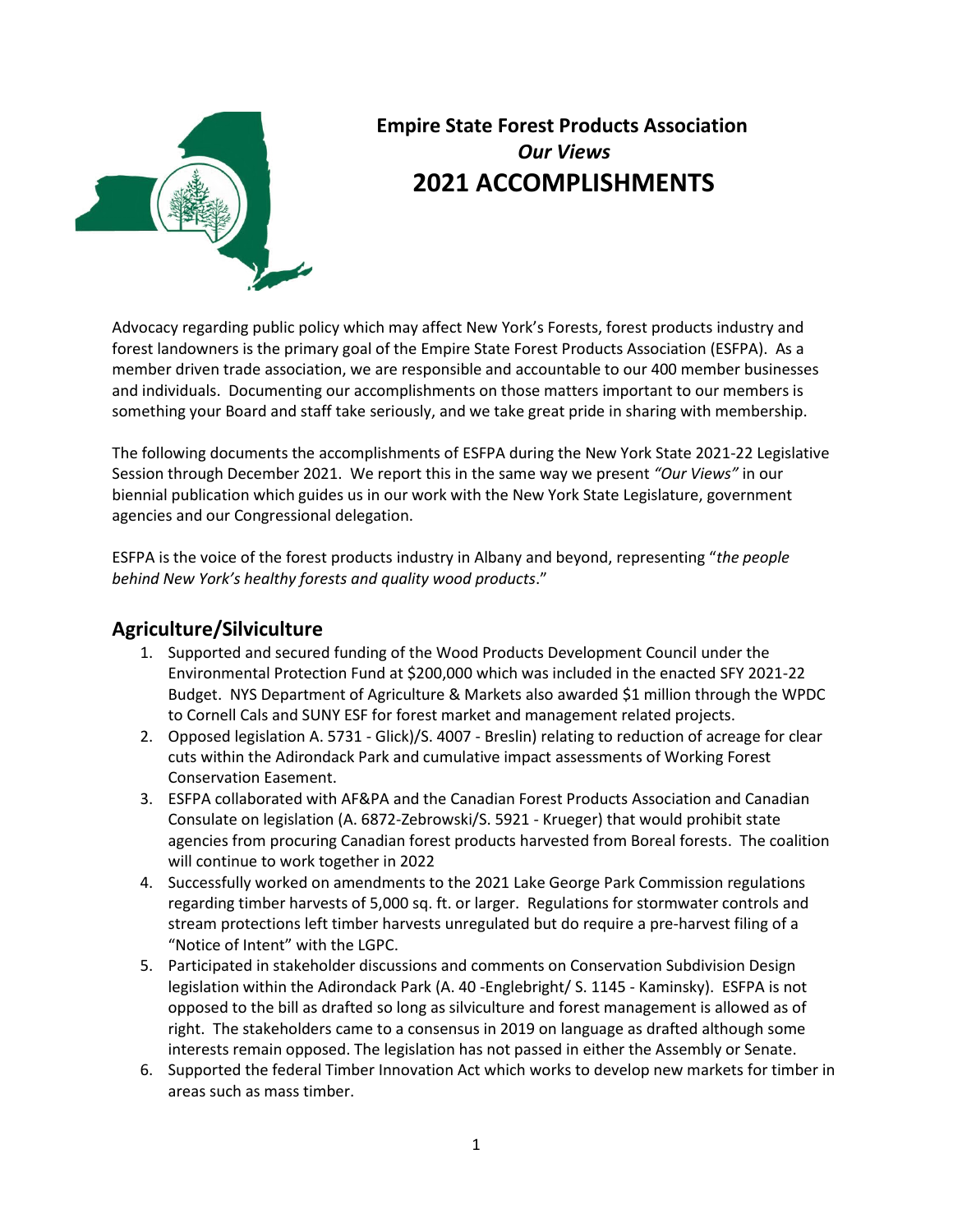7. Supported the American Forest Foundation's Rural Forest Markets Act (RFMA) establishing a funding mechanism for the sale of carbon credits from Family Forests. ESFPA worked to have Representative Elise Stefanic as a co-sponsor.

# **Climate Change**

- 1. ESFPA Executive Director John Bartow, Board member Tom Gerow and Member Donna Wadsworth served on the Agricultural & Forestry Advisory Panel of the Climate Action Council (CAC). The Advisory Panel presented recommendations to the CACin June of 2021. Most, if not all, of the recommendations will be included in the CAC draft Scoping Plan to be released in January 2022.
- 2. Engaged with the DEC and NYS Energy Research & Development Authority in several forest and wood products roundtables in 2021 to present the CLCPA and the role of forests and wood products in climate change.
- 3. The role of role of forests and wood products manufacturing was a major focus for climate change policy in New York for 2021. ESFPA organized and sponsored three virtual presentations on draft recommendations impacting our sector as the Ag. & Forestry recommendations were being developed: April 14 – Forest Management; April 28 – Avoided Conversion; and May 5 – Bioeconomy.
- 4. Commented on draft regulations for establishing 1990 base level emissions for Greenhouse Gases (6 NYCRR Part 496) and 2030/2050 emission reductions called for in the CLCPA. Supported DECs call for recognizing carbon sequestration in forests and harvested wood products when annually reporting on emissions going forward.
- 5. Commented on the proposed *"Establishing a Value of Carbon: Guidelines for Use by State Agencies"* which implements the requirement that State agencies conduct a cost benefit analysis of their actions (regulatory and otherwise) prior to acting.
- 6. Commented on the California Advanced Transportation Standards being promulgated by NYS DEC. These regulations would require 30% EV sales for light and medium duty vehicles by 2030 and increasing annually to 75% or greater by 2050.
- 7. Executive Director John Bartow has been appointed a Sector Advisor to the second NYS Climate Assessment. The Climate Assessment is focused on climate adaptation and mitigation as opposed to emission reductions which is the primary focus of the CLCPA and Scoping Plan.
- 8. Served on the National Alliance of Forest Owners (NAFO) Air Task Group which is influential in shaping NAFOs climate policies.
- 9. ESFPA Executive Director continues to serve on the American Forest Foundation (AFF) Woodland Operating Committee. Also sponsored an AFF for a federal Climate Policy discussion at one of the 2021 Regional Meetings.

# **Economic Development**

- 1. Continued to work with the Executive Chamber on maintaining the "Essential Businesses" designation for forest product businesses across the forest sector in Pause NY. Also assisted member businesses in developing compliance plans for the Re-open NY phase in 2021.
- 2. Worked with ESFPA member businesses on compliance to the 2021 enacted HERO Act and several State mandates related to COVID in the workplace.
- 3. ESFPA continues to have a seat on the Adirondack North Country Association Board of Directors. Executive Director John Bartow was elected to a term as Capital Regional VP for the Board.
- 4. Supported efforts at both the State and federal level to increase investment tax credits for capital investments in the forest products industry and making such credits equitable across industry sectors.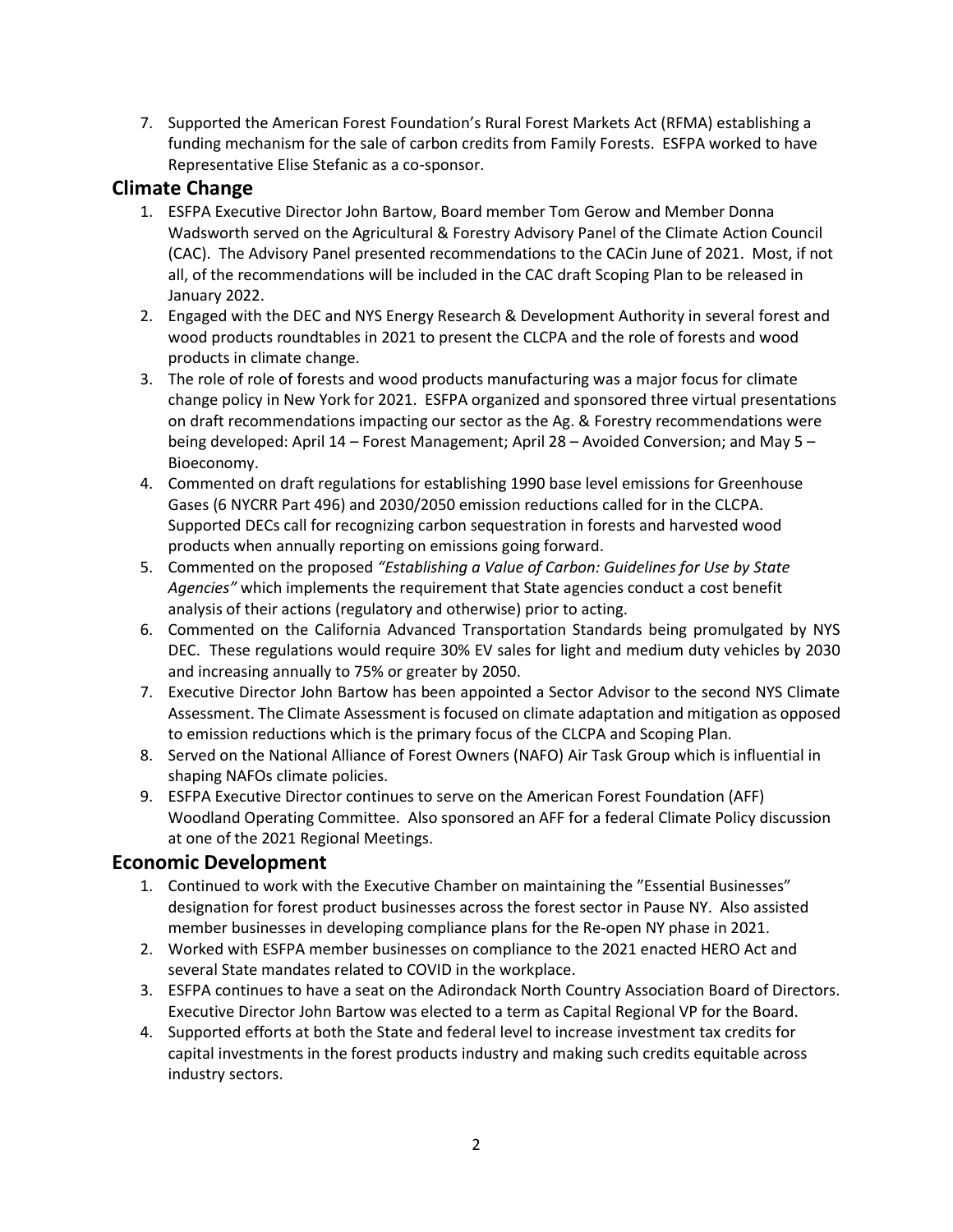5. Worked with SUNY College of Environmental Science & Forestry on the Climate and Applied Research Institute (CAFRI) proposals for New York's Bioeconomy. This is becoming a major goal of the CAC Scoping Plan.

# **Education/Workforce Investment**

- 1. Helped secure SFY 2021-22 funding for and participated in the Logger Training School at Paul Smiths College in August 2019.
- 2. Worked with the Workforce Development Institute (WDI) on securing a Northern Border Regional Commission Grant of \$600,000 for workforce training in 2021-2022. \$50,000 for New York Logger Training and the balance to broader workforce initiatives across the wood products sector was managed by ESFPA in 2021.
- 3. ESFPA continued discussions and support of workforce related efforts at SUNY ESF and SUNY Morrisville.
- 4. ESFF continues to host and support Project Learning Tree (PLT) and work with the NY SFI SIC on targeted efforts at attracting youth to careers in the forest and wood products sector.

# **Energy**

### *Carbon*

- 1. Supported Federal budget language enacted into law in the FFY 2019, 2020 and 2021 budgets recognizing biomass as "carbon neutral". 2020 was the fourth year of temporary budget language while we work toward a permanent definition of biomass carbon neutrality by EPA.
- 2. Worked with NAFO and other national affiliates on several climate initiatives including climate priorities for the Forest Climate Working Group and the NAFO CEO Policy Principles. Both efforts lay out a priorities and policy principles that call for rewarding the carbon benefits of wood building products, funding for forest carbon science and data collection, and incentives for working forests that sequester carbon.

#### *Biomass*

- 1. Supported legislation (A. 862 Woerner/S. 2962 Parker) which establishes the NYS Clean Fuel Standard, a technology neutral program to support clean energy fuels in the transportation sector, including biofuels. The Clean Fuels Standard is being considered by the CAC for inclusion in the Scoping Plan.
- 2. Supported State and federal legislation which recognizes biomass as a renewable energy resource and providing carbon benefits.
- 3. Supported legislation (A. 497 Jones/S. 1699 Gallivan) establishing a personal income tax credit for residential use of densified pellet fuels.
- 4. Supported efforts in New York and the Northern Forest Region in education, outreach, and marketing of the benefits of biomass energy alternatives and the economic benefits of locally derived fuel.
- 5. Partnered with the Northern Forest Center on the Automated Wood Heat program to market and promote the use of densified wood pellet heating systems in residential, commercial, and institutional buildings.

#### *Energy Costs*

- 1. Supported the Senate SFY 2021-22 proposals to repeal and retire the Section 18-a energy gross receipts.
- 2. Provided testimony and correspondence on the costs of energy and to rate payers on implementation of the CLCPA.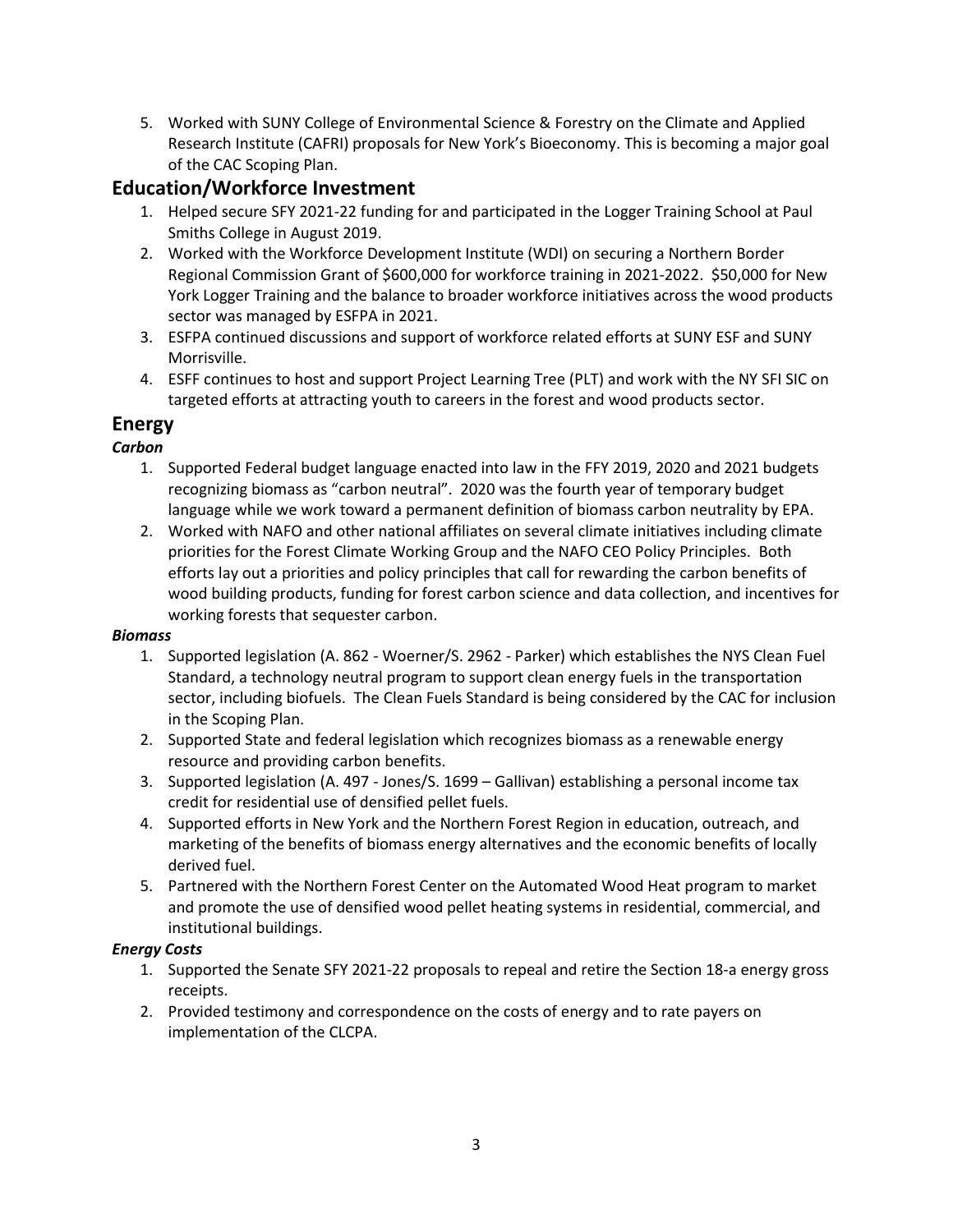#### *Renewable Energy*

1. Opposed legislation (A. 3874 – Cusick/S. 659 – May: Passed Senate) which would allow energy projects (wind, solar) and transmission lines on State Reforestation Areas. ESFPA suggested this align with the recommended "no-net-loss of forest" policy being considered by the Climate Action Council.

### **Environment**

#### *Environmental Regulation*

- 1. Supported regulatory efforts of DEC to streamline the Forest Tax Law (RPTL section 480-A).
- 2. Supported continued record funding in enacted SFY 2021-22 Budget for the Environmental Protection Fund. \$300 Million included in SFY 2021-22 enacted Budget. Secured line items for the Wood Products Development Council (\$200,000), Regenerate NY (\$500,000), Community Forests (\$500,000), Hemlock Wholly Adelgid (\$500,000) and Easements for Land Trusts (\$1.5 million).
- 3. ESFPA collaborated with AF&PA, International Paper and WestRock on the Extended Producers Responsibility (EPR) Act, S. 1185 - Kaminsky and a similar A. 5801 - Englebright. ESFPA has opposed the inclusion of paper and paper packaging in this legislation. The coalition continues to advocate collectively and will so in 2022.
- 4. Opposed legislation (A. 7850 Englebright/S. 5116 C Harkham; Passed Senate) which would extend DEC regulation of wetlands down to 1 acre in size and amend the process for filing maps of regulated wetlands and remove a 50 year silvicultural exemption. Succeeded in getting an amendment to S-5116-C restoring the silvicultural exemption. ESFPA supported with this change.
- 5. Participated in stakeholder discussions and comments on Conservation Subdivision Design legislation within the Adirondack Park A. 4074 (Englebright)/ S. 1145 - Kaminsky. ESFPA is not opposed to the bill as drafted so long as silviculture and forest management is allowed as of right. The stakeholders have come to consensus in 2019 on language as drafted although some interests remain opposed.
- 6. Commented on proposed Lake George Park Commission stormwater and stream protection regulations (6 NYCRR Part 646) which would regulate timber harvesting in the Lake George Basin. Final regulations were adopted by LGPC in 2021 with no regulations on timber harvests but requiring prior Notice of Intent before commencing a harvest.

#### *Endangered Species*

- 1. Supported efforts by the DEC to streamline standards and regulations (6 NYCRR art 182) for the protection of rare, threatened, and endangered species and aligning state standards with federal standards.
- 2. Supported federal regulatory changes to the Endangered Species Act. In late 2019 we saw proposed changes to the Endangered Species list which ESFPA commented on.
- 3. Participated in a NAFO and U.S Fish and Wildlife Service panel with NYS DEC regarding efforts to manage forests for the restoration of Species of Greatest Conservation Concern. Efforts to improve habitat and species numbers prior to designation on the federal or State endangered species lists.

#### *Invasive Species and Forest Pests*

- 1. Worked with DEC and DAM on information regarding Spotted Lantern Fly which was found in New York in 2021.
- 2. Opposed a variety of bills which would limit the sale, use or distribution of pesticides and herbicides such as neonicotinoids and glyphosate.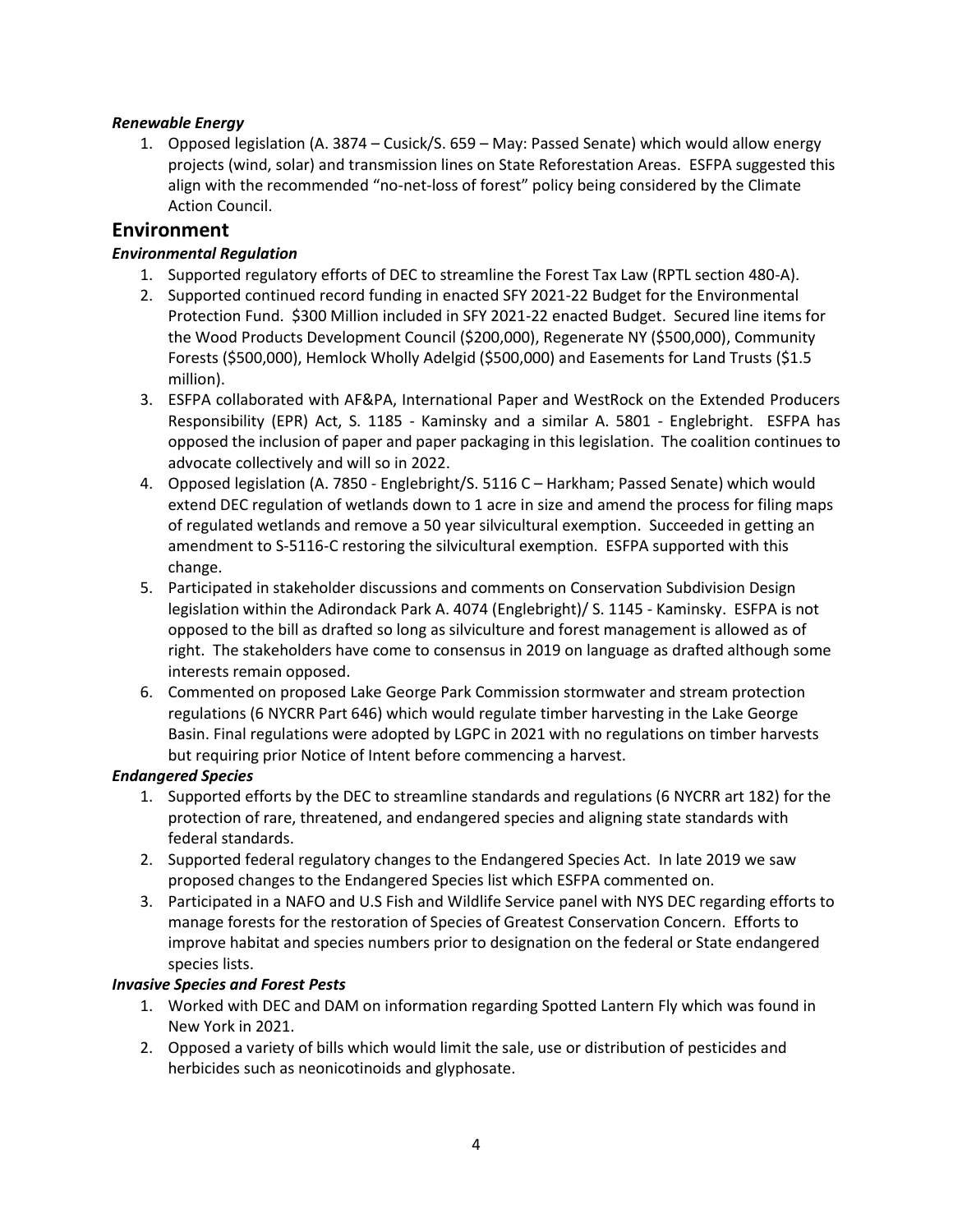- 3. ESFPA collaborated with NYFB and several agricultural associations on the Neonicotinoids legislation (A. 7429 - Englebright/S. 699-B – Hoylman; Passed Senate) to stall or amend the provisions impacting agriculture and silvicultural use of neonicotinoids. ESFPA also testified at the Assembly Environmental Conservation hearing on neonicotinoids on September 20, 2021. We worked with NRDC and NY Audubon on language to amendments to exempt forest use of neonicotinoids which we are working to get introduced.
- 4. Continued to oppose guidance and regulations designed under "Tree SMART Trade" which would unduly regulate solid wood pallets and packaging while supporting those recommendations which could have a positive impact on the importation of new forest pests.

#### *Open Space Conservation*

- 1. Supported the legislation (A. 5390 B Fahy and similar S. 6191 Kaminsky) that would establish a conservation goal of conserving 30% of the State's landscape by 203 ("30 by 30") through fee and easement acquisition. The Assembly version of the bill was amended in late session to eliminate working lands from the definition of conserved lands. In effect, making working forest conservation eased lands not part of the goal.
- 2. Supported legislation (A. 201 Gunther/S. 1932 Ritchie) which would provide strong liability indemnification to landowners who permit recreational use of their lands.

#### *Water Quality/Source Water Protection*

- 1. Opposed legislation on the regulation of streams (A. 6652 Englebright/S. 4167 Harckham) which would have added all Class C streams to DEC's Protection of Waters Program. ESFPA is working with NYFB on an amendment to exempt agriculture and silviculture practices.
- 2. Supported new lines in the Environmental Protection Fund aimed at watershed protection funding including the acquisition of easements or in fee which would also allow forest management.

#### *Wildlife*

1. Opposed legislation (A. 456 – Rosenthal L/S. 2176 – Sepulveda) which would include wildlife animals as those subject to animal cruelty provisions of existing law. Provided amendment language to Assemblywoman Rosenthal's LD.

### **Forest Markets**

- 1. Worked with the Hardwood Federation and other national trade associations on ways to develop domestic markets in lieu of lost international trade markets. Served on the advisory board of the Real American Hardwood Marketing Campaign in 2021.
- 2. Supported the Wood Products Development Council efforts aimed at increasing the use of wood products from forests for green building (including green schools).
- 3. Worked with NYS DEC and Ag. & Markets on climate related proposals related to the use of wood as a substitute for more carbon intensive products such as concrete and steel.

### **Labor/Human Resources**

- 1. Opposed legislation (A. 4947 Hermelyn/S. 621 Sanders) known as Carlo's Law which would change the penalties and fines for worker death or injury. The legislation would make certain offenses felony charges and extend liability to supervisors and managers.
- 2. ESFPA worked with a coalition of NY business and manufacturing associations in opposition to the Hero Act (A. 7477 – Reyes; Passed Assembly/ S, 6768 – Gianaris; Chapter 142) which ultimately was enacted. The coalition continues to assist businesses in compliance since the designation of COVID as a covered infectious disease.
- 3. ESFPA is working with the Business Council of NY on budget mechanism to help businesses recover from high unemployment premium adjustments as a result of massive UI claims in 2020 and 2021.